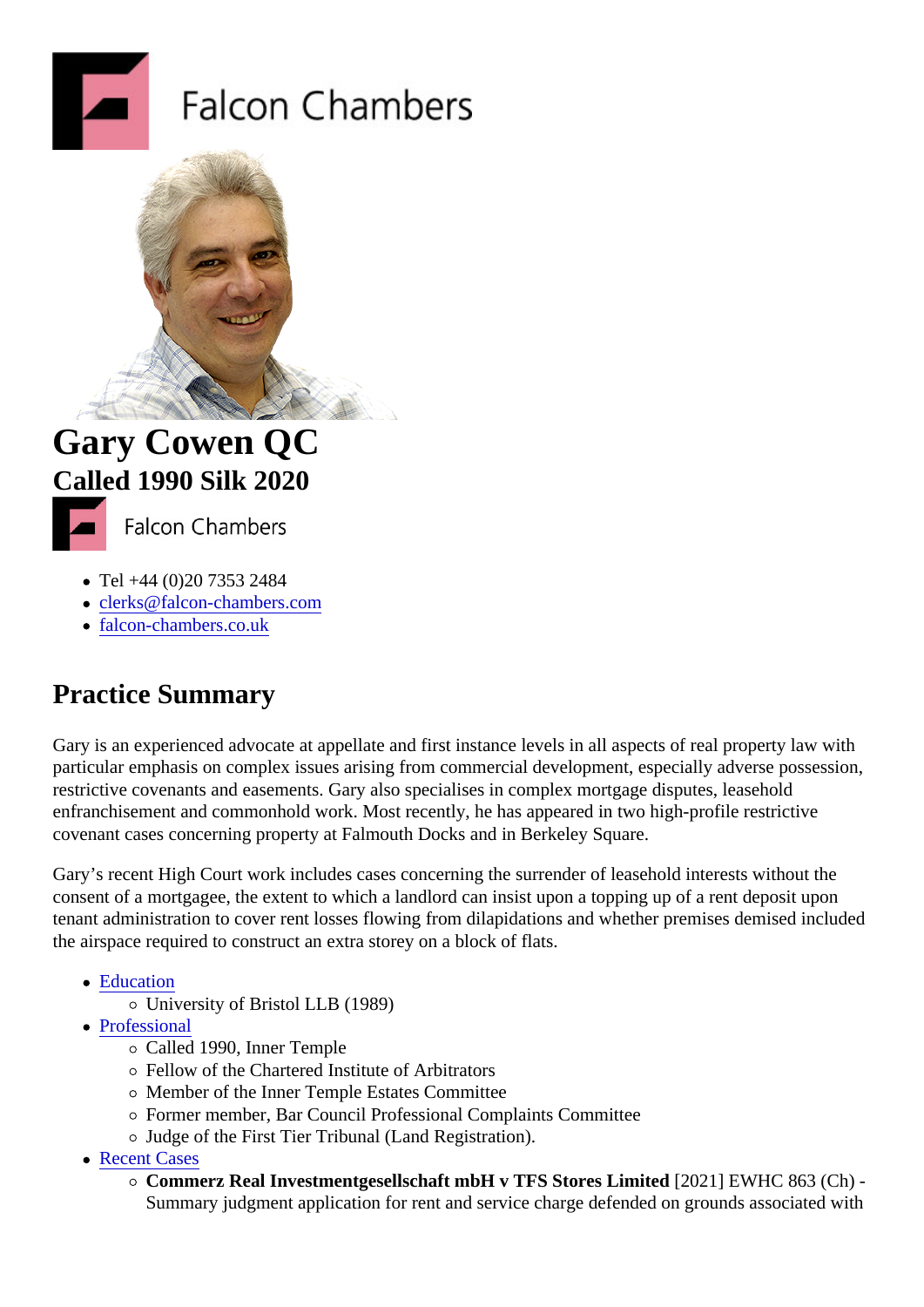COVID-19.

- **Berkeley Square Investments Limited v Berkeley Square Holdings Limited** [2019] UKUT 384 (LC) – Whether a user covenant in a long lease of business premises in Berkeley Square should be modified to permit use of the premises as a private members club.
- **Kline v Metropolitan & County Holdings** [2018] L & TR 19. On the proper construction of a lease, the demised premises included the airspace above the relevant buildings.
- **London Trocadero (2015) v Shinners** [2018] EWHC 3200 (Ch). Proprietor's claim for losses when respondent lessee went into administration - Preliminary issues.
- **Pavilion Property Trustees v Urban and Civic Projects** [2018] EWHC 1759 (Ch). Whether defendant had lost its right to refer a dispute about profit share to an independent expert.
- **Pendennis Shipyard (Holdings) v A & P Falmouth** [2017] UKUT 430 (LC). Shipyard was granted permission to modify a restrictive covenant binding part of its land so as to build or repair yachts and pleasure craft.
- **Co-operative Bank v Hayes Freehold Limited and others** [2017] EWHC 1820 (Ch). The Court refused to imply into the surrender and release of the guarantor of an underlease of which was expressed as being irrevocable and unconditional, a condition precedent that the release should only take place if the head lease was also surrendered. The Court also rejected claims made on the basis of fraudulent misrepresentation, common mistake, the rule in Pitt v Holt and unjust enrichment.
- **Hanina v McSpadden and others** [2017] County Court at Central London HHJ Parfitt. The Court determined that each of the parking spaces in a development of three properties in London should be 2.1m wide. In addition, the Claimant and Third Party successfully argued that they had acquired rights to use a communal bin store situated on the Defendant's land by prescription. The Court also addressed issues relating to the construction of a restrictive covenant and dismissed claims for damages for trespass in relation to the use of the forecourt.
- **In the matter of Black Ant Co Limited** [2014] EWHC 1161 (Ch) (mortgages, further advances).
- **Hughmans Solicitors v Central Stream Services Limited (in Liquidation)** [2012] EWCA Civ 1720 (Priorities arising from Tomlin Order).
- **Carter v Cole** [2009] EWCA Civ 410 (Derogation from grant relating to visibility splay at end of a right of way)
- **Country Estates Construction v Oxfordshire CC** [2009] EWHC 642 (Ch) (True construction of restrictive covenant relating to landscaping strip)
- **Sava v SS Global** [2008] EWCA Civ 1308 (Adverse possession, whether acts of possession of paper title owner sufficient to negative possession of squatter)
- **Fairacres v Abdul Mohamed** [2008] EWCA Civ 1637 (Procedure; whether Court correct to uphold unless order)
- **GE Bowra Group v Thanet District Council** [2007] EWHC 2077 (Admin) (Rating; treatment of unoccupied property for non-domestic rating regulations)
- **SS Global v Sava** (Ch D (Peter Leaver QC) 28/9/2007) (Adverse possession, appeal from the Adjudicator on fact)
- **Coles v Sam Smiths Old Brewery** [2007] EWCA Civ 1461 (Validity of option to purchase; whether option binds successor in title which is wholly-owned subsidiary)
- **Leisure Employment Services v Revenue and Customs Commissioners** [2007] EWCA Civ 92 (Minimum wage legislation; whether deductions for gas and electricity bills from wages paid to employees at holiday resorts were lawful)
- **Northstar Land v Brooks** [2006] EWCA Civ 756 (Unilateral attempt to extend time for compliance with a notice to complete; estoppel by representation)
- **James Hay Pension Trustees v Cooper Estates Limited** [2005]EWHC 36 (CH) (rectification)
- **George Wimpey v Vl Components** [2004] EWCH 1374 (rectification)
- **Goldstein v Conley** [2001] L&TR 400 (Leasehold Enfranchisement)
- **Ultraworth v General Accident** [2000] 2 EGLR 115 (Disrepair)
- **UYB v British Railways Board Times** 15th November 2000 (Privilege)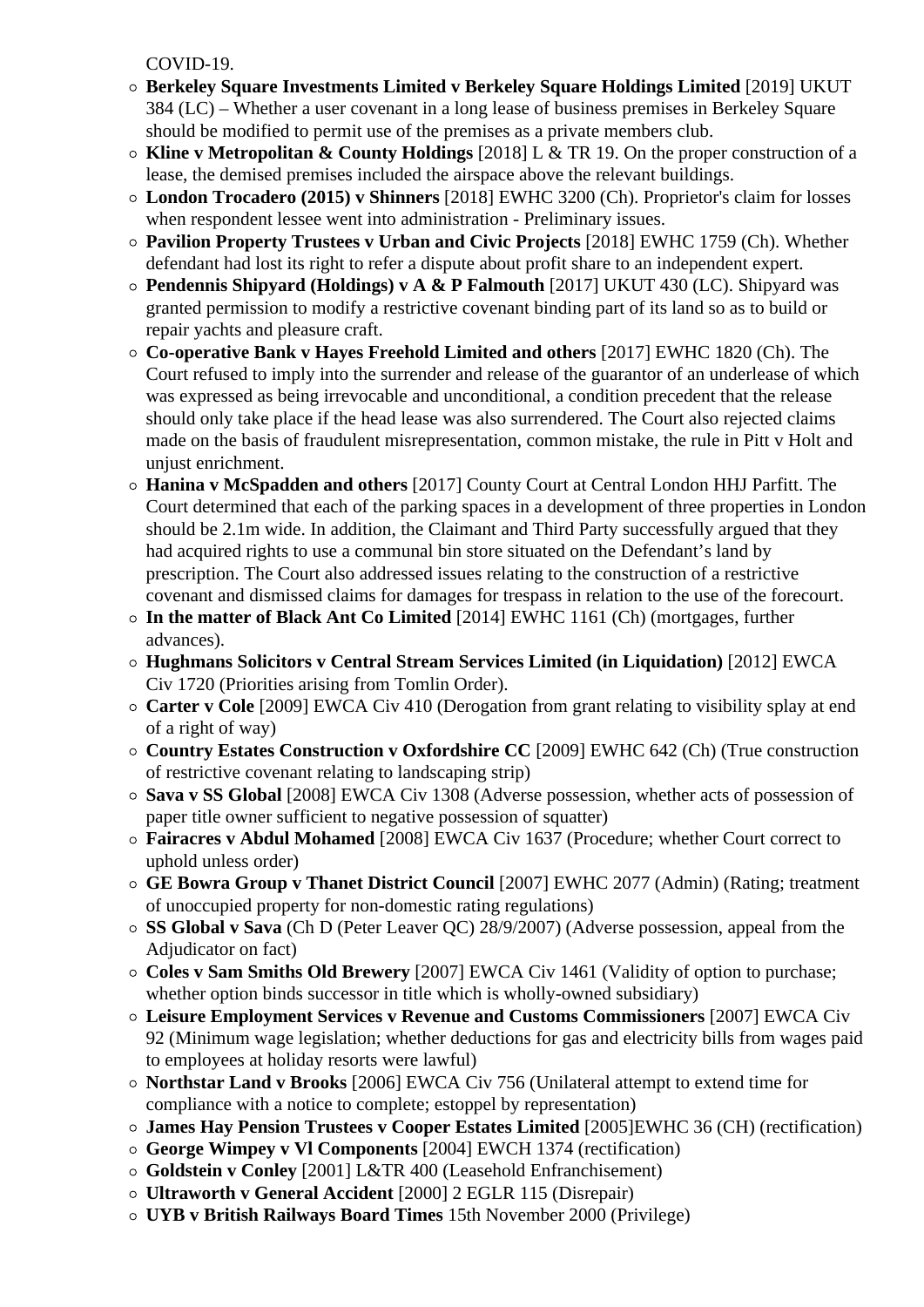- King v Dorset County Council [1999] 1 EGLR 245 (Compulsory purchase)
- Aldavon v Deverill [1999] 2 EGLR 69 (Leasehold Enfranchisement)
- o Viscount Chelsea v Morris [1997] 2 EGLR 100 (Leasehold Enfranchisement)
- Norman v Department of Transport [1996] 1EGLR 90 (Rating)
- $\circ$  Rodd v Ritchings [1995] 2 EGLR 142 (Council Tax)
- Publications
	- Contributor to Woodfall on Landlord and Tenant CD-ROM
	- Contributing editor of Property section of Bullen & Leake & Jacob Precedents of Pleadings (14th ed.) (2001)
	- $\circ$  Commonhold, Law and Practice 2005 The Law Society.

## Published Comments

Gary Cowen QC frequently advises on complex litigation, and has a great deal of experience in the Court of Appeal. Real estate forms the core of his chancery practice and he has notable experience in restrictive covenants, leasehold enfranchisement and business tenancies. "He is very good at managing the client and is an excellent advocate." "He has a breadth and depth of knowledge and provides clear advice matters UK Guide 2022 (Real Estate Litigation)

Frequently advises on complex litigation, and has a great deal of experience in the Court of Appeal. Real estate forms the core of his chancery practice and he has notable experience in restrictive covenants and leasehold enfranchisement. Strengths: "Gary is technically excellent and his advice is clear. He is commercially aware, friendly and extremely helpful when it comes to explaining strategies to client Chambers and Partners UK Guide 2021 (Real Estate Litigation)

"Gary is technically excellent and his advice is clear. He is commercially aware, friendly and extremely helpful when it comes to explaining strategies to clients. He is happy to 'go the extra mile' to ensure the clients fully understand and agree with the course of action, always promoting a calm, structured and methodical approbegal 500 2021

Frequently advises on complex litigation, and has a great deal of experience in the Court of Appeal. Real estate forms the core of his chancery practice and he has notable experience in restrictive covenants and leasehold enfranchisement. Strengths: "Technically brilliant and provides practical and commercial advice – a joy to work with." "A good advocate who fully understands the case in front of him." "His advice is clear and condisen bers and Partners UK Guide 2020 (Real Estate Litigation)

"Highly recommended for a broad array of property disputes." I 500 2020

Gary Cowen is an "excellent" real estate barrister, recognised by peers as "highly knowledgeable" when it comes to mortgage and leasehold enfranchisement Wissues Who Legal UK Bar 2019 Guide

"Frequently advises on complex litigation, and has a great deal of experience in the Court of Appeal. Real estate forms the core of his chancery practice and he has notable experience in restrictive covenants and leasehold enfranchisement. Strengths: 'Very considered, calm and delivers his case in a very methodical and well-structured manner." "Very thorough and clear in his advice.' 'Shows excellent attention to detail.' Recent work: Acted in Co-operative Bank v Hayes Freehold, a complex case which considered difficult questions as to the interpretation of a deed of surrenderChambers UK Guide 2019 (Real Estate Litigation)